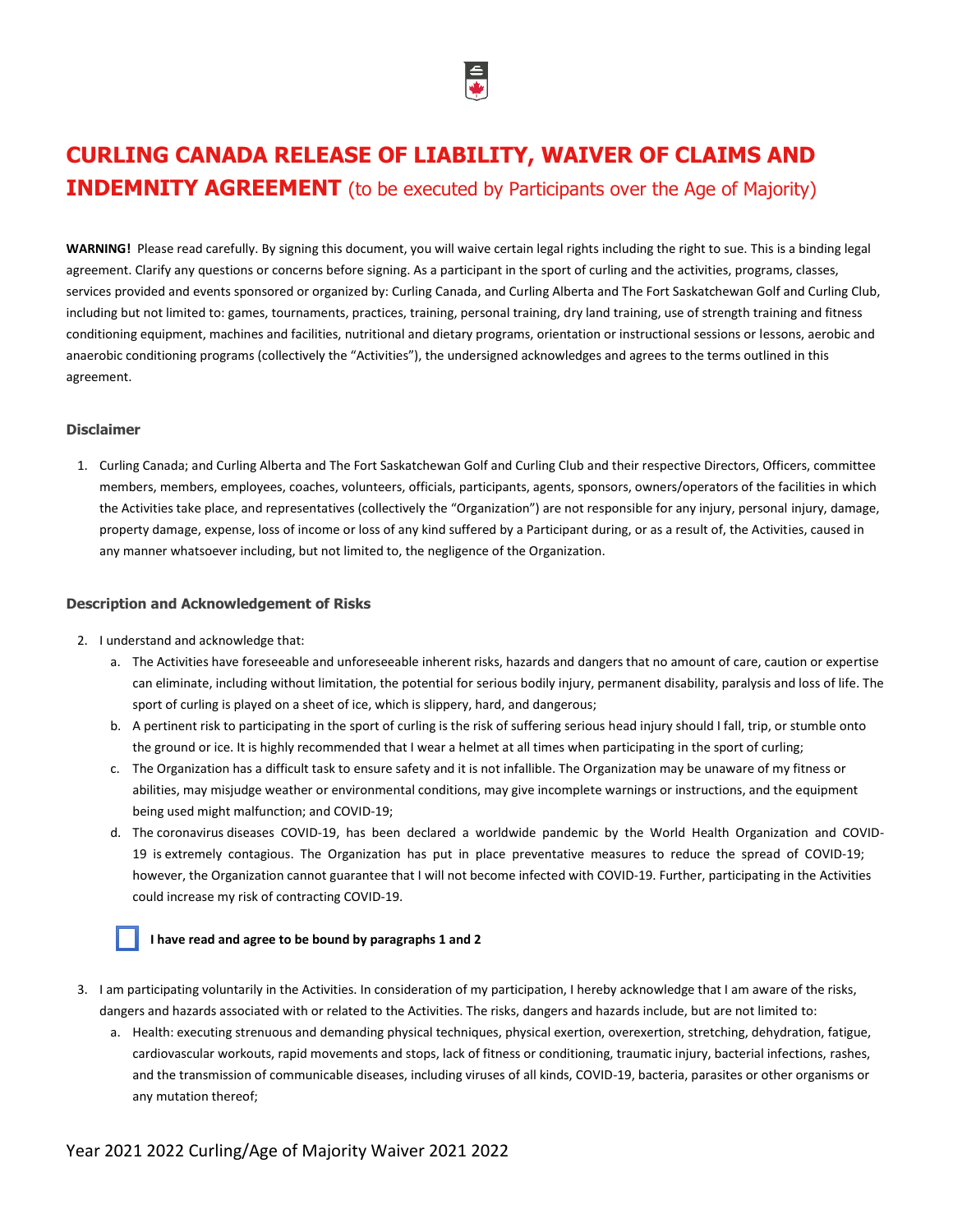

- b. Premises: defective, dangerous or unsafe condition of the facilities; falls; collisions with objects, walls, equipment or persons; dangerous, unsafe, or irregular conditions on floors, ice, or other surfaces, extreme weather conditions; travel to and from premises;
- c. Use of Equipment: mechanical failure of the equipment; negligent design or manufacture of the equipment; the provision of or the failure by the Organization to provide any warnings, directions, instructions or guidance as to the use of the equipment; failure to use or operate the equipment within my own ability;
- d. Contact: contact with brooms, brushes or curling stones, other equipment, vehicles, or other persons, and may lead to serious bodily injury, including but not limited to concussions and/or other brain injury, or serious spinal injury;
- e. Advice: negligent advice regarding the Activities;
- f. Ability: Failing to act safely or within my own ability or within designated areas;
- g. Sport: the game of curling and its inherent risks, including but not limited to, running, sliding or slipping on the ice surface, delivering the curling stone, skipping or sweeping, stepping onto the ice surface from the walkway or onto the walkway from the ice surface, or stepping over dividers that divide one sheet of ice from the next;
- h. Cyber: privacy breaches, hacking, technology malfunction or damage;
- i. Conduct: My conduct and conduct of other persons including any physical altercation between participants;
- j. Travel: Travel to and from the Activities;
- k. Negligence: My negligence and negligence of other persons, including NEGLIGENCE ON the PART OF THE ORGANIZATION, may increase the risk of damage, loss, personal injury or death. I understand that the Organization may fail to safeguard or protect me from the risks, dangers and hazards of curling programs, some of which are referred to above.

## **Terms**

- 4. In consideration of the Organization allowing me to participate in the Activities, I agree:
	- a. That when I practice or train in my own space, I am responsible for my surroundings and the location and equipment that I select;
	- b. That my mental and physical condition is appropriate to participate in the Activities and I assume all risks related to my mental and physical condition;
	- c. To comply with the rules and regulations for participation in the Activities;
	- d. To comply with the rules of the facility or equipment;
	- e. That if I observe an unusual significant hazard or risk, I will remove myself from participation and bring my observations to a representative of the Organization immediately;
	- f. The risks associated with the Activities are increased when I am impaired and I will not to participate if impaired in any way;
	- g. That it is my sole responsibility to assess whether any Activities are too difficult for me. By commencing an Activity, I acknowledge and accept the suitability and conditions of the Activity;
	- h. That I am responsible for my choice of safety or protective equipment and the secure fitting of that equipment.
	- i. Covid-19: that COVID-19 is contagious in nature and I may be exposed to, or infected by, COVID-19 and such exposure may result in personal injury, illness, permanent disability, or death.

**I have read and agree to be bound by paragraphs 3 and 4**

## **Release of Liability and Disclaimer**

- 5. In consideration of the Organization allowing me to participate, I agree:
	- a. That the sole responsibility for my safety remains with me;
	- b. To ASSUME all risks arising out of, associated with or related to my participation;

# Year 2021 2022 Curling/Age of Majority Waiver 2021 2022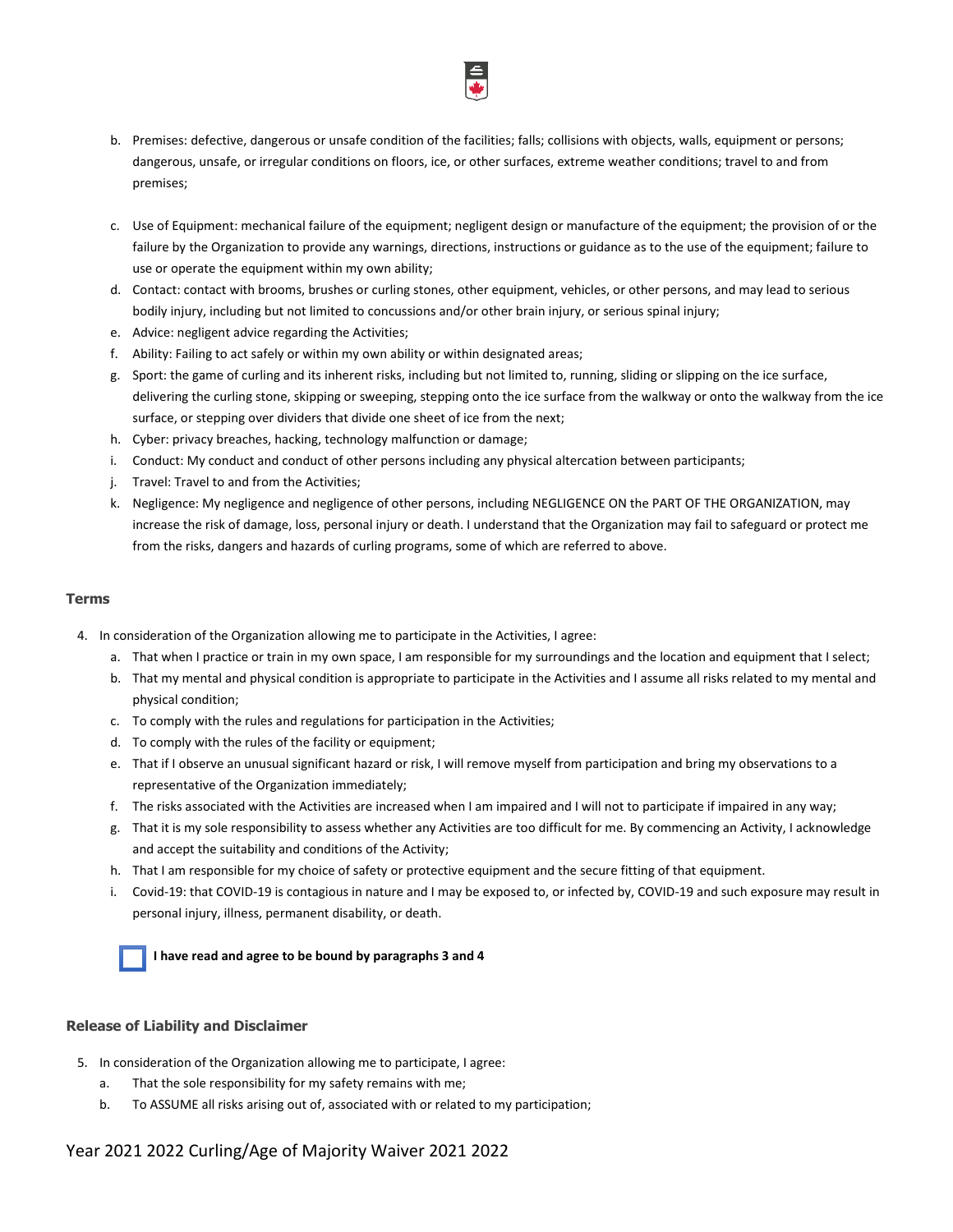

- c. That I am not relying on any oral or written statements made by the Organization or its agents, whether in a brochure or advertisement or in individual conversations, to agree to participate in the Activities;
- d. To WAIVE any and all claims that I may have now or in the future against the Organization;
- e. To freely ACCEPT AND FULLY ASSUME all such risks and possibility of personal injury, death, property damage, expense and related loss, including loss of income, resulting from my participation in the Activities;
- f. To FOREVER RELEASE and INDEMNIFY the Organization from any and all liability for any and all claims, demands, actions, damages (including direct, indirect, special and/or consequential), losses, actions, judgments, and costs (including legal fees) (collectively, the "Claims") which I have or may have in the future, that might arise out of, result from, or relate to my participation in the Activities, even though such Claims may have been caused by any manner whatsoever, including but not limited to, the negligence, gross negligence, negligent rescue, omissions, carelessness, breach of contract and/or breach of any statutory duty of care of the Organization;
- g. To FOREVER RELEASE AND INDEMNIFY the Organization from any action related to my becoming exposed to or infected by COVID-19 as a result of, or from, any action, omission or negligence of myself or others, including but not limited to the Organization;
- h. That the Organization is not responsible or liable for any damage to my vehicle, property, or equipment that may occur as a result of the Activities;
- i. That negligence includes failure on the part of the Organization to take reasonable steps to safeguard or protect me from the risks, dangers and hazards associated with the Activities; and
- j. This release, waiver and indemnity is intended to be as broad and inclusive as is permitted by law of the Province of Alberta and if any portion thereof is held invalid, the balance shall, notwithstanding, continue in full legal force and effect.

## **Jurisdiction**

6. I agree that in the event that I file a lawsuit against the Organization, I will do so solely in the Province of Alberta and further agree that the substantive law of the Province of Alberta will apply without regard to conflict of law rules.

 **I have read and agree to be bound by paragraphs 5 and 6**

## **Consent – Personal data**

7. By registering with the Club, I consent that the Participant's Personal Information may be disclosed to Curling Alberta and Curling Canada for the purposes described in Curling Alberta's Privacy Policy. These purposes include informing the Participant about Curling Alberta programs, delivering products and services, maintaining membership lists, tracking registration and participation, newsletter and survey distribution, and applying for funding and grants. A full list of purposes is described in the Privacy Policy and Curling Alberta will only use Personal Information for those purposes. Consent can be withdrawn at any time by contacting Curling Alberta's Privacy Officer at [info@curlingalberta.ca.](mailto:info@curlingalberta.ca) 

 **I have read and agree to be bound by paragraph 7**

## **Consent – Image Use**

8. The Registrant (and the Registrant's parent/guardian, if applicable) grants permission to photograph and/or record the Registrant's image and/or voice in pictures or videos (collectively the "Images"), and to use the Images to promote the sport and/or the Organizations through traditional media such as newsletters, websites, television, film, radio, print and/or display form, and through social media such as Instagram, Facebook, YouTube, and Twitter. The Registrant (or the Registrant's parent/guardian, if applicable) understands that they waive any claim to remuneration for use of audio/visual materials used for these purposes. Permission may be withdrawn at any time by contacting either Organization's Privacy Officer. The Privacy Officer will advise the implications of such withdrawal.

 **I have read and agree to be bound by paragraph 8**